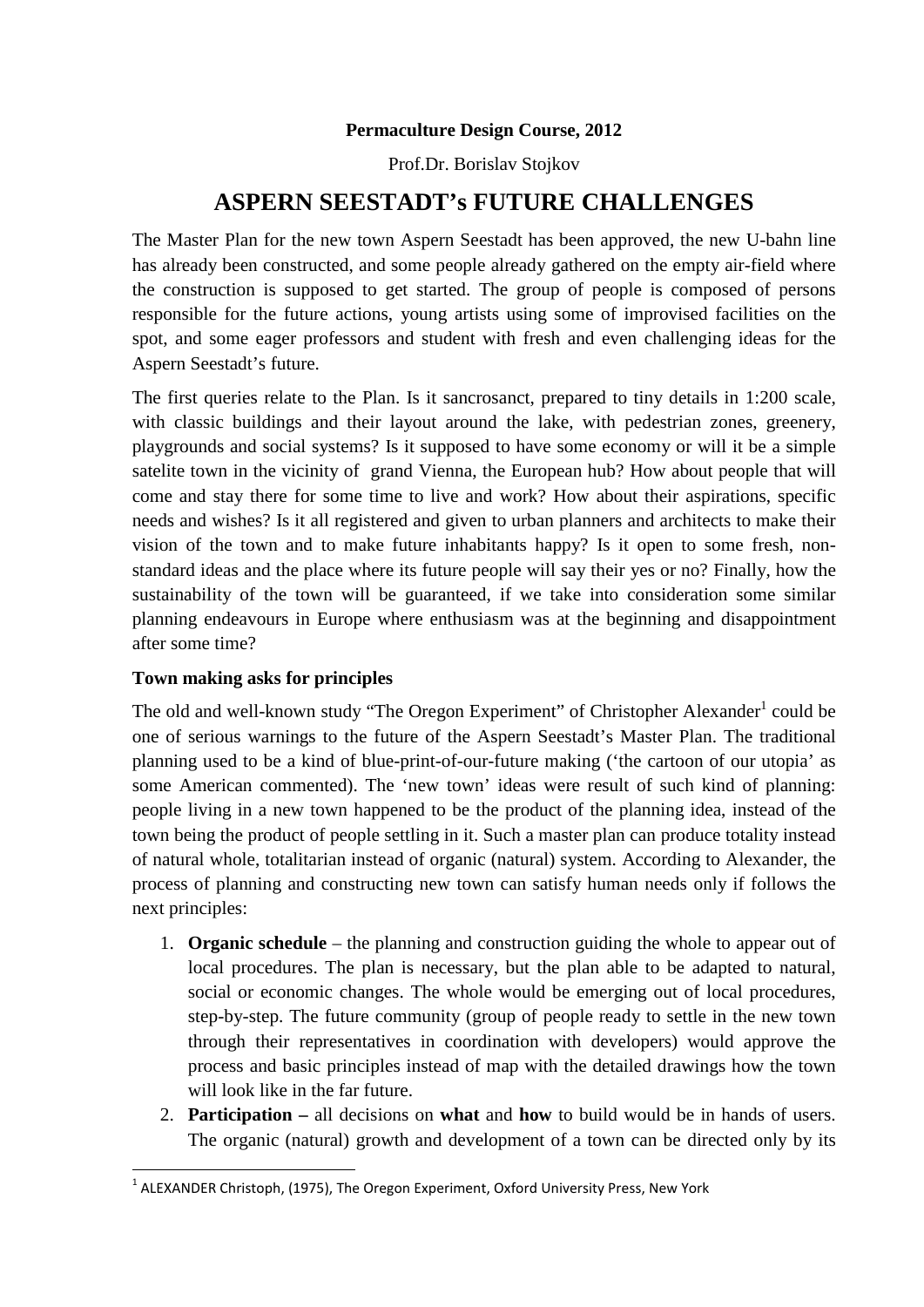population, their needs, aspirations and attitudes. The detailed plan can't imagine all possible diversities delivered by inhabitants. Participation means any process where users help planners and developers how to form their place of living. All ideas, no matter how feasible they are, should be taken into account.

- **3. Step-by-step growth –** the growth going by small steps, where any project will be adapted to functional or locational changes. Changes in human behaviors, economic capacities, social needs or value system are key facts to direct or redirect the growth or development of a new town. Of course, capital infrastructures (major traffic lines, pipelines, hydro- or energy-objects, waste disposal, etc), together with public spaces (lake, banks, parks, squares, etc.) ask for more precised and detailed plans from the beginning as a kind of guidelines (skeleton?) for the future town layout.
- 4. **Patterns –** the planning and construction would be directed according to a collection of adopted planning principles. The board of users should adopt any pattern. A pattern illuminates any problem expected to be repeated, the context of its appearance and general approach to its solving. The pattern is supposed to be basic prerequisite for making living environment friendly to both community and individuals. The set of patterns depends on the place or the concrete town, and could be: street or path networks, public greenery, sport activities, parking space, pedestrian zones, mode of building orientation, height of buildings, economic activities, social services, etc, etc. The set of patterns is open to permanent modifications, or addings, and approved with argumentation on public meetings.
- 5. **Diagnosis –** the prosperity of the community will be protected by annual diagnosis or report indicating major problems, mis-steps or mis-forms, and suggesting the next steps for improvement. The urban system should be permanently controlled and repaired based on the report open to public hearings, adopted and published by the board of users, thus following the natural way of growing. The urban economy and its partial autonomy is indispensable to support this way of growth and development.
- 6. **Harmonization** the organic town development will be provided by financing the process where individual users can participate with their ideas, responsibilities and funds. The totally centralized system of financing goes towards totalitarity. The individual users should be free of plan limitations, propose their ideas to the board of users and discuss it with them before approval. The ideas should be harmonized to adopted patterns and actual diagnosis, and not confronted to the general system of financing.

These six principles, according to Christopher Alexander, brings us to **open planning** system, making more feasible results just in new town planning and construction. How Aspern Seestadt relates to them?

## **Urban future is the Nature**

An urban settlement (town or city) is the largest human endeavour and the largest human product, with serious consequences to the Nature. At the beginning the consequences contributed to cultivating the Nature. In the sequel, the growth of urban settlements progressively jeopardizes the natural elements (soil, water, air), nowadays threatening with catastrophe in many cases. That is why planners, developers and decision makers have to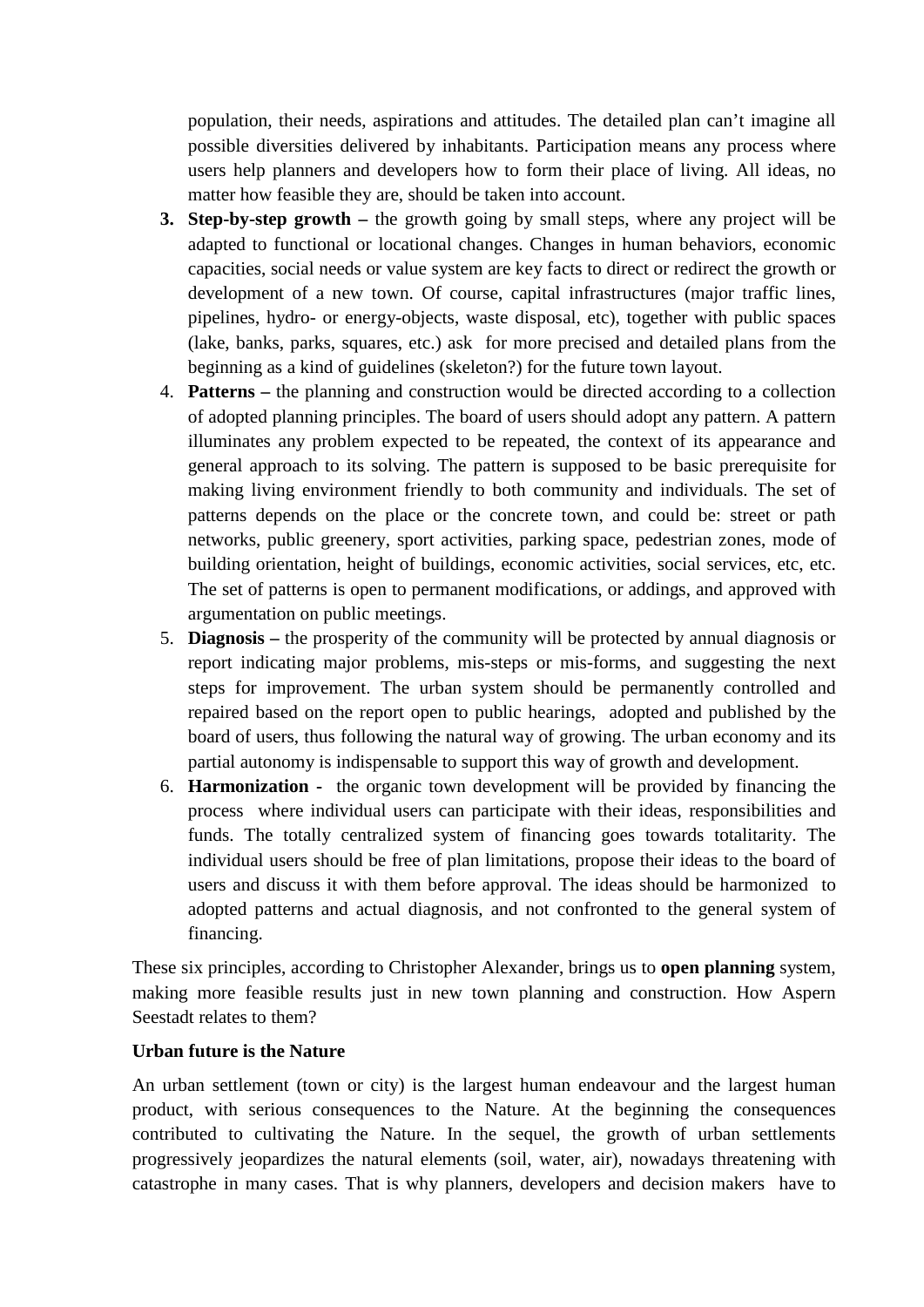think primarily of the Nature and its capacities when thinking of a new town. What are opportunities, challenges, possible confrontations and possible coexistence between urban structures, human activities and the Nature?

When we think of the Nature we understand it through its four main elements: soil, water, sun (sun, climate), air. But the fifth element, people, are also part of the natural system, using, and also abusing or misusing other elements of the Nature. Confronted to the Nature in many cases with their activities, people are generally forgetting that in fact they confront themselves. The Nature, as a complex and dynamic system, is stronger and more adaptable than people, so the final victim will be not the Nature but the people. Of course, that is long term perspective but should not be forgotten today.

How the Aspern Seestadt Master plan relates to that? Is it a basic concern of developers, planners, decision-makers or will be left to the first generation of the new town inhabitants? Is the Nature, with its elements, the matter of economic calculations, with its costs and benefits to present and to future generations?

Instead of elaborating all elements of the Nature (see the paper of Prof. Werner Kvarda on Permaculture issues), with their position in the Master Plan, here will be listed some key questions and short statements related to this sensitive dilemma.

- *The soil use* is the paramount issue, due to the large amount of soil that will be sealed under constructions. The quality of soil is expected to be examined with its productive capacity and possible loss with the town developing. The matter of land ownership is highly significant due to different interpretations of it: is the ownership right absolute or relative? Is land use, if private, controlled by public institutions and to which extent? Does land use map in the Master Plan takes care of possible food productive activities (green-landscape edible)? Does administration think of compensating lost soil capacities under the future town with improving capacities in its surroundings? What will be real losses in terms of natural biodiversity and breaking some of ecological processes in the sealed soil? What could be idea of multifunctional and sustainable soil use economy in the new town<sup>2</sup>?
- *The water use* is intrinsic issue in Aspern Seestadt for several reasons. First is potable and industrial waters supply. Second is liquid waste treatment? Third is the lake and its destiny with existing water sources and future town activities? Fourth is the question of integrative water management? The City of Vienna is highly sophisticated in water issues, and relation to Aspern Seestadt is interesting to get analyzed.
- *The air* will not be threatened by pollution as can be seen from Master Plan. But the matter of climate change impacts by energy and type of energy resources is the crucial one. A challenge is optimal scenario to save air of CO2 emissions with a long-term scenario (up till 2030). The consumption of energy will grow as the new town get developed. Therefore the energetic efficiency in construction will be the growing issue as well. What will be dominating energetic resources and what will be the role of renewables (what about wind, sun, etc)? Electric and heating production and supply,

<sup>&</sup>lt;sup>2</sup> BLUM Winfried, KVARDA Werner, (2007), Challenges for Soil Science in View of the European Thematic Strategy for Soil Protection, Academia Danubiana 4/2007, www.academia –danubiana,net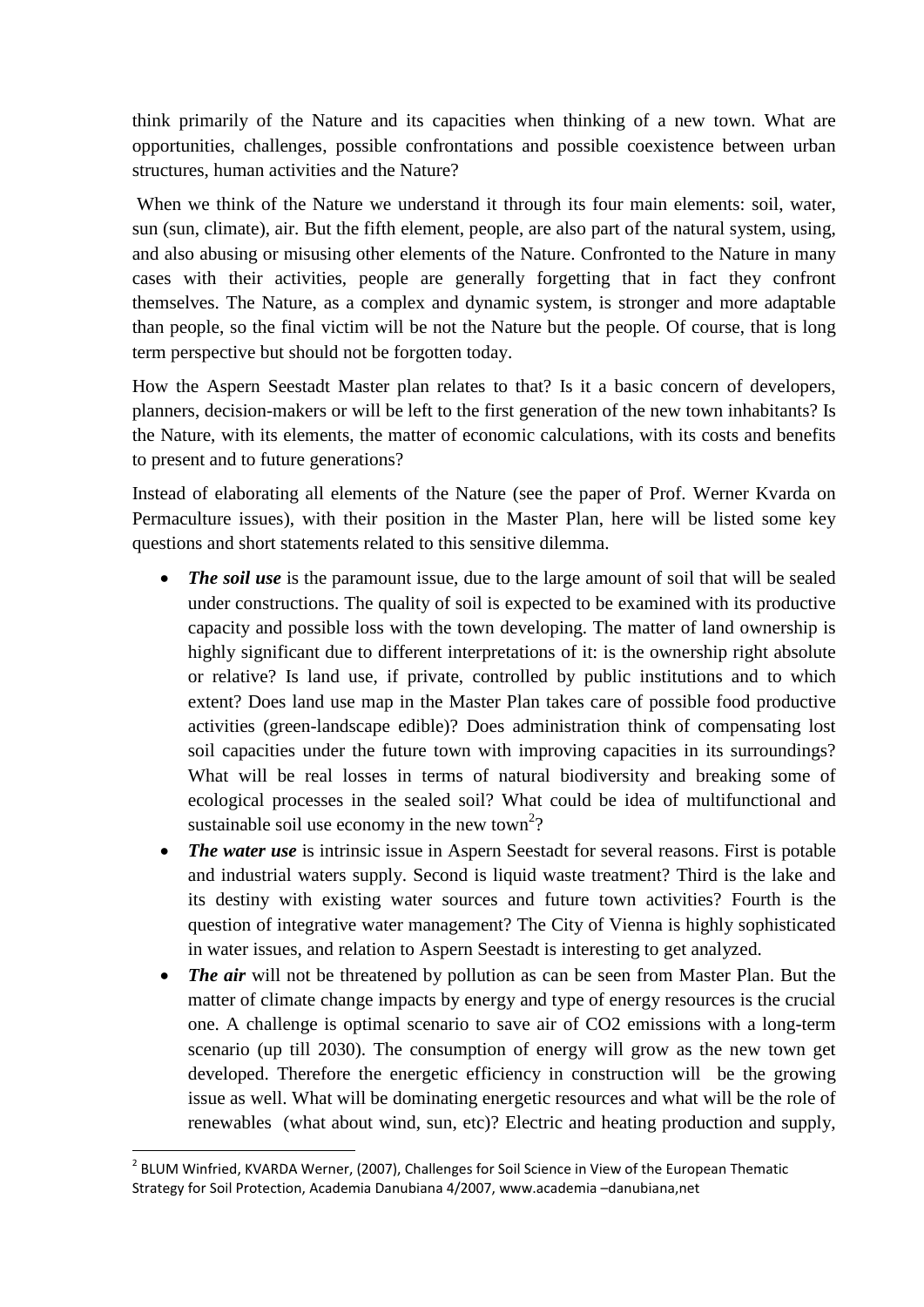transport needs and provisions, building energetic efficiency, as well as management of energy distribution will be main questions in this sector, asking for prudent answers.

#### **Urban sustainability is tangible**

The issue of urban development, and the issue of the new town making in particular, is deeply connected with ecological challenges. Greenhouse gas emissions are dominantly generated by urban areas approaching to 80% of total. The proportion of renewable energy consumed in European developed cities is 7,3% only, far from expected EU standard of 20% in 2020. The soil sealing and the soil loss and damages are generally products of urban development. The problems of potable waters, solid waste disposal or liquid waste purification are getting more and more expressed as urban areas are spreading over the land. The problem of leakages in potable water systems is coming up to 30% and less than 1/5 of solid waste is recycled. These and similar problems are becoming crucial elements of urban and, consequently, human sustainability. The *soil* use **pentagon**<sup>3</sup> is one of warning examples of destroying consequences on urban development, conceived on irrational links between private ownership, administration and human activities. The intensive climate change and its interdependence with energy consumption is another example of urban development negative consequences. Thus the environmental performances of an urban area are becoming predominant issue when making a new urban structure is the matter of discussing. Making plan for a new town (Aspern Seestadt?) has to be confronted with the basic queries: (1) Is the new town sustainability matter of ex-ante measuring during the plan preparation, or ex-post when the plan will be realized; (2) What type of plan is feasible and reliable to measuring the town sustainability; and finally, (3) Is urban sustainability measurable at all? These queries are becoming some of key challenges to urban governance due to their ecological, economic, social and even political consequences.

The good governance (mode of governing) of a town/city depends on efficiency and reliability of its government, and the reliability depends on information and clarity of categories and indicators for measuring quality of urban environment. Some initiatives such as Urban Ecosystem Survey<sup>4</sup> or European Green Capital Award present first attempt of measuring urban areas environmental quality. The new attempt with Green City Index is promising the more complex evaluation of urban sustainability. Its reliability lies in 8 categories and a set of individual indicators (30) measuring main elements of urban environmental system and positioning an urban area, among other comparable urban areas, by using transparent and reliable scoring process. Practically, the Green City Index could serve as an instrument to measure present situation of a city through 8 indicators and also to measure plan and its vision for the future. Of course, the size of urban area slightly matters. As bigger is the city as bigger are the environmental problems (?). But on the other hand the scale economy says: the bigger city has more capacities (financial, institutional, etc) to handle the problems.

<sup>&</sup>lt;sup>3</sup> STOJKOV B. (2010) Soil Use Pentagon, at **www.academia-danubiana.net** 4<br><sup>4</sup> Urban Ecosystem Europe, (2007), Ambientalia, www.ambientalia.it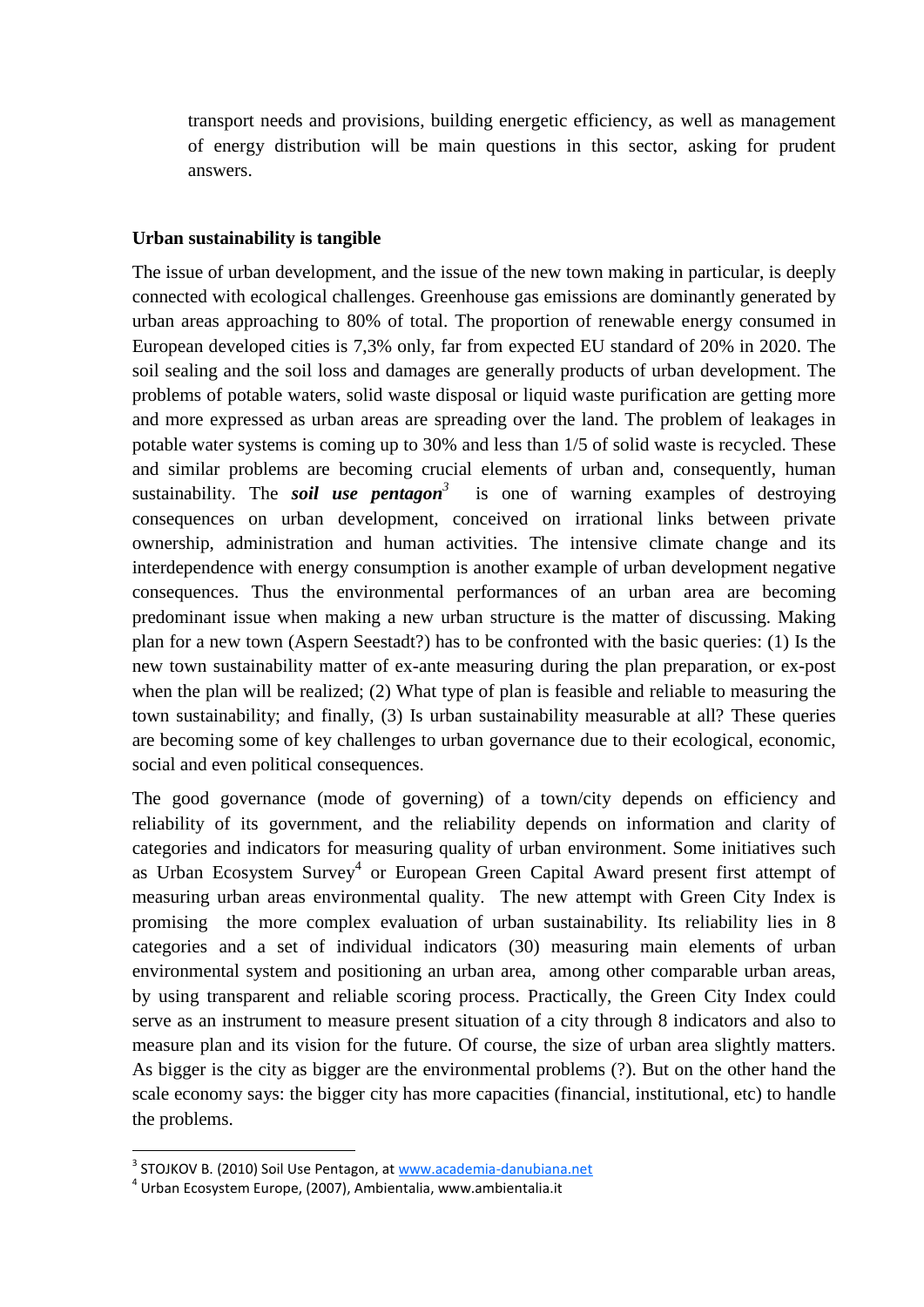The categories for the Green City Index are as follows<sup>5</sup>:

**CO2 emissions per inhabitant –** EU27 average is 8.46 tones and the best example among EU capitals is Oslo with 2.20 tones. The result of Oslo is depending on its geographical position, mountainous area in the background, clean hydroelectric power and, as the most important, local governmental initiatives and actions to cope with the problem (car emissions control, industry pollution reductions, use of renewable energy, energy efficient building constructions, joint heating system, developed public transport and use of electric cars, conversion of oil heaters to bio-fuels, etc).

**Energy –** The sustainable urban development directly depends on energy, its resources, its quantity and quality, and its reliability. The problem for a town is that energy policies depend on both state and local policies, often not harmonized. The advantage of a new town is its possibility to precisely define its energy policies, coordinated with the state ones, at the beginning of planning process. The use of renewable and non renewable resources, selection of technologies for electric power, gas, oil and heating systems, regional connections of energy systems, together with adequate price policies and measures to reduce energy consumption, are important issues of urban policy makers in cooperation with all stakeholders.

**Buildings** – The buildings from different historic periods produce different impacts to the environment**.** The energetic efficiency in constructing, industry, traffic and public services are of utmost importance for city sustainability. Types of buildings and the level of sustainability are in proximate relation, due to the mode of using energy and the type of energy resources. This problem is easier to control in new towns if controlled from the beginning of the planning process. The cost-effective measures for saving heat energy can be measured by insulation of outer walls and roofs, type of windows and the building heating system. The carbon emissions per apartment and energy consumption are measured by tones and kwh, and should be controlled in the process of building designing. The building standard in Stockholm is 2000 kwh per house and in Great Britain is 3600 kwh.

**Transport –** The urban transport is under city/town government jurisdiction and can be controlled by planning measures and direct urban policies. The relation between private and public transport is one of the key issues. The next is the mode of circulating (car, cycle, pedestrian) and, finally, the energy resources for vehicle moving (gas, oil, electric power) and incentives given to selected one. Technology is important instrument, but planning measures in traffic network layout are paramount in terms of anticipating possible congestions, places of living and working relations, and commuting to urban functional surroundings and back. In terms of technology the City of Stockholm is trying with eco-adapted transport system (ethanol buses) but it is expensive. Anyway, renewable energy resources are dominant orientation together with cycling and walking, very convenient in smaller towns.

**Waste –** the waste management encompasses solid waste disposal and treatment, liquid waste guiding and purifying, but also land use control with special attention to the soil. The solid waste recycling is one of current issues, with all the measures to select it and treat it with

<sup>&</sup>lt;sup>5</sup> European Green City Index, (2009), Siemens, Munich, www.siemens.com/greencityindex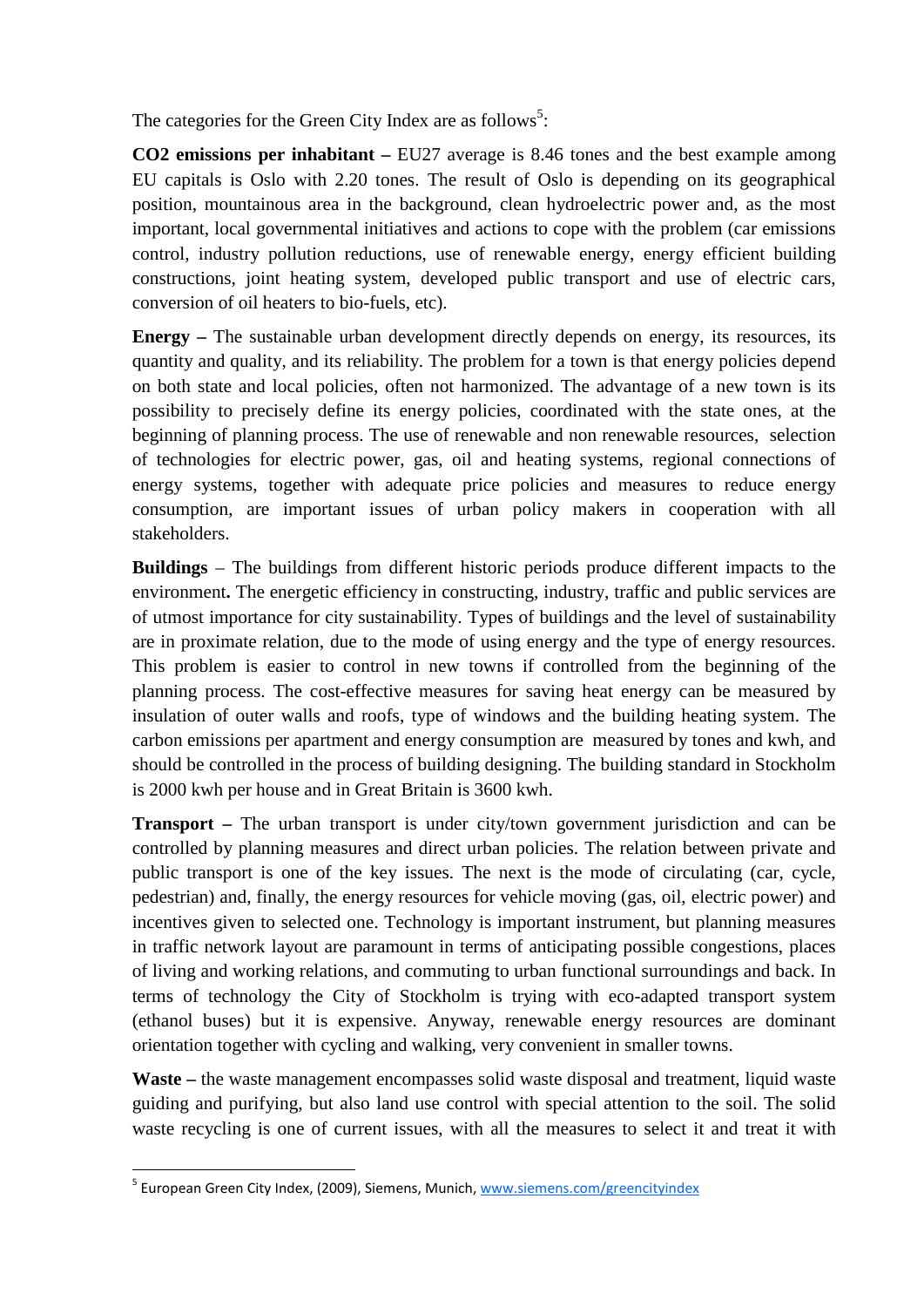appropriate technologies. Collecting waste from individual houses asks for proper contacts of individual waste producers and waste users. Zurich produces only 406 kg of waste per inhabitant and average in EU27 cities is 511 kg/inh. Collecting and incinerating systems in Vienna and Amsterdam contribute to the heating system for large urban areas. The scale of recycling is 34% of waste. Liquid waste guiding and purification is costly system and asks for a highly rational approach. The use of soil is matter of planning process but also asks for prudent urban policies in town development, measuring also long-term costs and benefits for the community and not only short-term interests of developers and policy makers. The land ownership is of utmost importance: is private land ownership absolute or relative right of owners and what is public interest in it?

**Water –** the water supply and management is becoming high-ranking issue in town making and developing. The excessive use of clean water, leaking in water systems, contamination threats. Amsterdam is registered with the lowest water consumption, as low as 53.5 liters per person, and water lost as low as 3.5 %, compared to 23.5 % in average. The designed water supply system and its connection to the main distributor, use of proper materials, geographic features ( morphology, underground waters, climate), and strict maintenance are basic components for such a result. The price of water use and the way of metering the use of water per house or per apartment are crucial elements of urban water policy. The main water policy would be based on the principle "making water system climate neutral". For this, use of renewable sources of energy are important with generating energy from the sludge after sewage treatment. This means the strong connection of water and sewage systems, that is "integrated water management".

**Air quality –** That is one of indicators generally applicable to existing urban structures. Nevertheless it is important element of environmental structure that could be measured exante, that is during the planning process and master plan evaluation. The air quality depends on land use organization, position of working ( especially industrial) activities, transport system, energy system, greenery and open spaces, layout of housing, etc. Anticipating air quality in the future new town asks for detailed analysis of all structures of urban system that have direct and indirect impact to it, together with future urban policies indispensable to monitor, evaluate and protect or enhance air quality.

**Environmental governance –** The listed indicators ask for prudent, reliable, efficient, transparent, coherent and horizontally/vertically coordinated governance. The master plan of a town should have an idea on town organization and governing as explained under measures and instruments for plan implementation. Plan without it will leave the town destiny to the future government without proper idea on adequate, locally adapted mode of governing.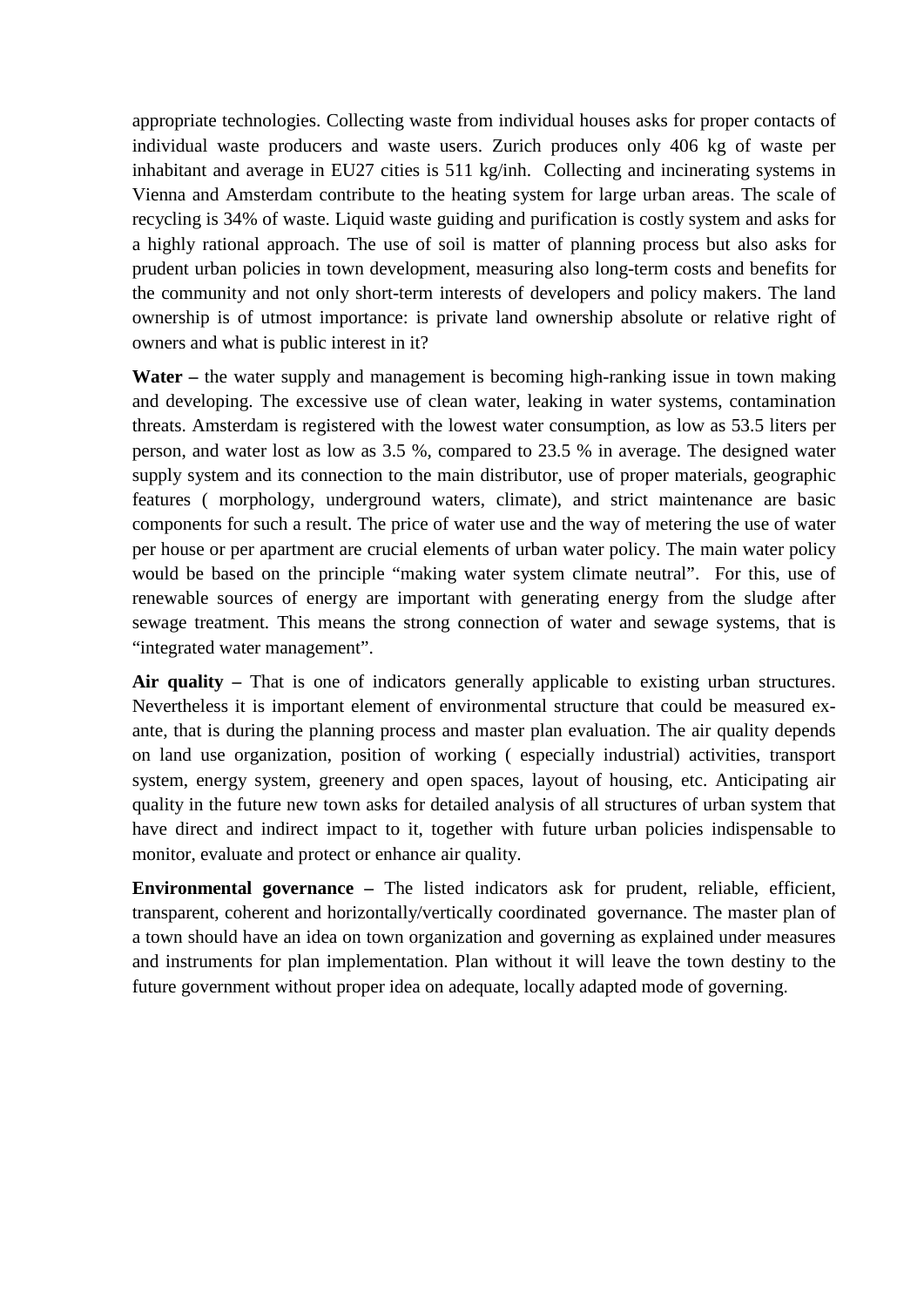

**Figure 1 Green City Index of Amsterdam, Belgrade and Kiev**

Source: European Green City Index, Munich, 2009

These 8 categories are generally measurable, based on available data in the Master plan or local statistics. If some data are missing approximate from national statistics could be used. "The quantitative indicators should be normalized on a scale of 0 to 10, where 10 points were assigned to cities that met or exceeded certain criteria on environmental performances. Cities will be scored either against an upper benchmark or lower benchmark. Benchmark targets were chosen from international or European directives. For example, an upper benchmark of 50% is set for the amount of waste that cities should aim to recycle, which is in line with the EU 2020 target for recycling waste. Cities that met or exceeded this benchmark will score 10 points and the rest will score between 0 and 10 points based on their distance away from the target. Where no targets exist the city will be scored by the standard deviation from the mean, with the best city scoring 10 points and the worst scoring 0 points<sup>"6</sup>. The Green City Index is composed of aggregate scores of all indicators, first by category and finally overall, that is composite of category scores. A bit complicated calculation but usable for measuring and evaluating the future performances and sustainability of Aspern Seestadt as its Master Plan indicates for its future. The following table shows categories, indicators and weightings for 30 European capital cities.

 $<sup>6</sup>$  European Green City Index, pp 38</sup>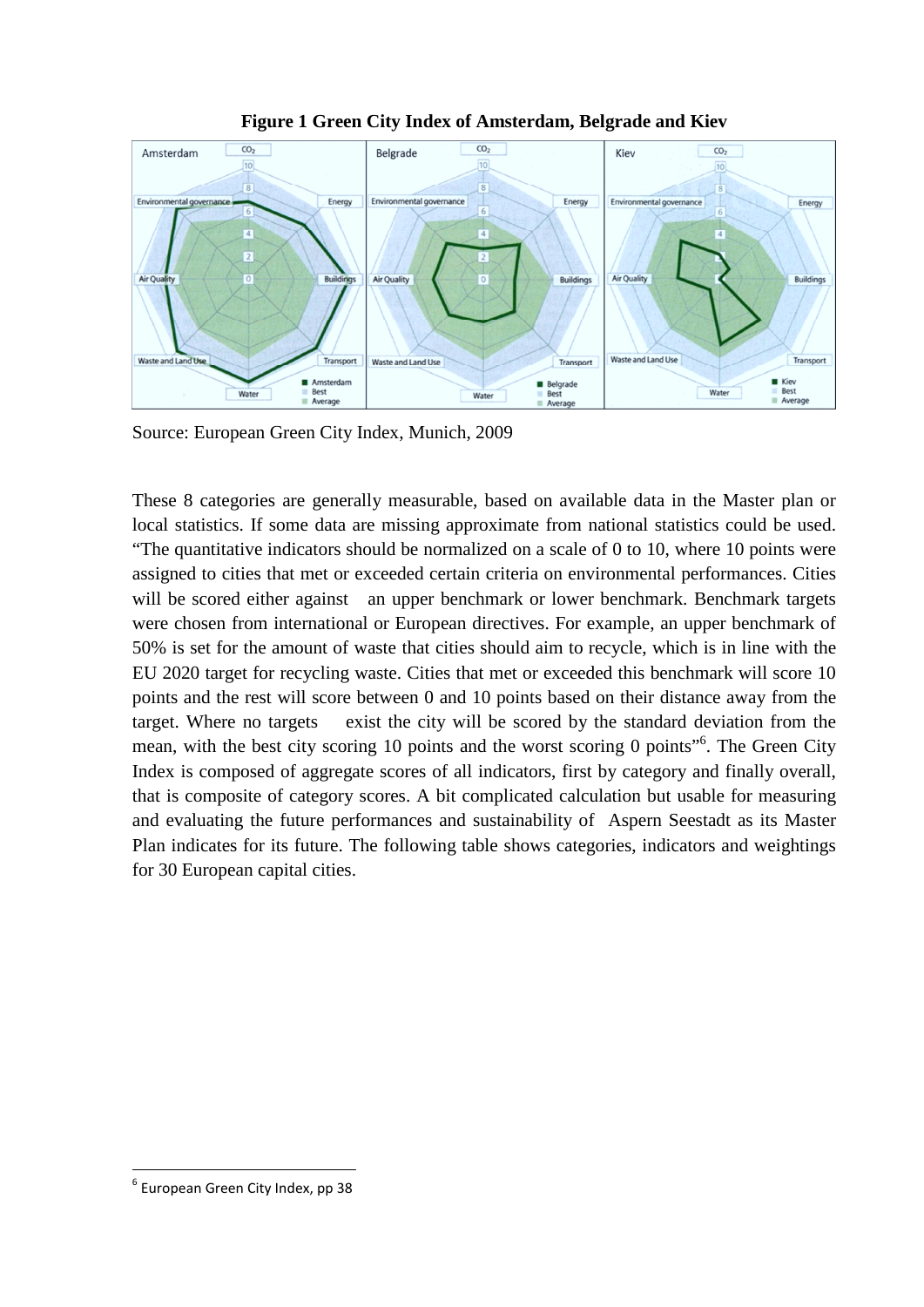|  | Table 1 List of categories, indicators and their weightings |  |  |
|--|-------------------------------------------------------------|--|--|
|  |                                                             |  |  |

|                                     | <b>Category Indicator</b>                                       | Type               | Weighting | <b>Description</b>                                                                                                                                                             | <b>Normalisation technique</b>                                                                                          |
|-------------------------------------|-----------------------------------------------------------------|--------------------|-----------|--------------------------------------------------------------------------------------------------------------------------------------------------------------------------------|-------------------------------------------------------------------------------------------------------------------------|
| CO <sub>2</sub>                     | $CO2$ emissions                                                 | Quantitative       | 33%       | Total CO <sub>2</sub> emissions, in tonnes per head.                                                                                                                           | Min-max.                                                                                                                |
|                                     | $CO2$ intensity                                                 | Quantitative       | 33%       | Total CO <sub>2</sub> emissions, in grams per unit of real GDP<br>(2000 base year).                                                                                            | Min-max; lower benchmark of 1,000 grams<br>inserted to prevent outliers.                                                |
|                                     | $CO2$ reduction<br>strategy                                     | Qualitative        | 33%       | An assessment of the ambitiousness<br>of CO <sub>2</sub> emissions reduction strategy.                                                                                         | Scored by Economist Intelligence Unit analysts<br>on a scale of 0 to 10.                                                |
| <b>Energy</b>                       | <b>Energy consumption</b>                                       | Quantitative       | 25%       | Total final energy consumption, in gigajoules per head.                                                                                                                        | Min-max.                                                                                                                |
|                                     | <b>Energy intensity</b>                                         | Quantitative       | 25%       | Total final energy consumption, in megajoules per unit<br>of real GDP (in euros, base year 2000).                                                                              | Min-max; lower benchmark of 8MJ/€GDP<br>inserted to prevent outliers.                                                   |
|                                     | <b>Renewable energy</b><br>consumption                          | Quantitative       | 25%       | The percentage of total energy derived from renewable<br>sources, as a share of the city's total energy consumption,<br>in terajoules.                                         | Scored against an upper benchmark of 20% (EU target).                                                                   |
|                                     | <b>Clean and efficient</b><br>energy policies                   | Qualitative        | 25%       | An assessment of the extensiveness of policies promoting<br>the use of clean and efficient energy.                                                                             | Scored by Economist Intelligence Unit analysts<br>on a scale of 0 to 10.                                                |
|                                     | <b>Buildings Energy consumption</b><br>of residential buildings | Quantitative       | 33%       | Total final energy consumption in the residential sector,<br>per square metre of residential floor space.                                                                      | Min-max.                                                                                                                |
|                                     | <b>Energy-efficient</b><br>buildings standards                  | Qualitative        | 33%       | An assessment the extensiveness of cities' energy efficiency<br>standards for buildings.                                                                                       | Scored by Economist Intelligence Unit analysts<br>on a scale of 0 to 10.                                                |
|                                     | <b>Energy-efficient</b><br>buildings initiatives                | Qualitative        | 33%       | An assessment of the extensiveness of efforts to promote<br>energy efficiency of buildings.                                                                                    | Scored by Economist Intelligence Unit analysts<br>on a scale of 0 to 10.                                                |
| Trans-<br>port                      | Use of non-car<br>transport                                     | Quantitative       | 29%       | The total percentage of the working population travelling<br>to work on public transport, by bicycle and by foot.                                                              | Converted to a scale of 0 to 10.                                                                                        |
|                                     | <b>Size of non-car</b><br>transport network                     | Quantitative       | 14%       | Length of cycling lanes and the public transport network,<br>in km per square metre of city area.                                                                              | Min-max. Upper benchmarks of 4 km/km <sup>2</sup> and<br>5 km/km <sup>2</sup> inserted to prevent outliers.             |
|                                     | <b>Green transport</b><br>promotion                             | <b>Oualitative</b> | 29%       | An assessment of the extensiveness of efforts to increase<br>the use of cleaner transport.                                                                                     | Scored by Economist Intelligence Unit analysts<br>on a scale of 0 to 10.                                                |
|                                     | <b>Congestion</b><br>reduction policies                         | Qualitative        | 29%       | An assessment of efforts to reduce vehicle traffic<br>within the city.                                                                                                         | Scored by Economist Intelligence Unit analysts<br>on a scale of 0 to 10.                                                |
| Water                               | <b>Water consumption</b>                                        | Quantitative       | 25%       | Total annual water consumption, in cubic metres per head.                                                                                                                      | Min-max.                                                                                                                |
|                                     | <b>Water system leakages Quantitative</b>                       |                    | 25%       | Percentage of water lost in the water distribution system.                                                                                                                     | Scored against an upper target of 5%.                                                                                   |
|                                     | Wastewater<br>treatment                                         | Quantitative       | 25%       | Percentage of dwellings connected to the sewage system.                                                                                                                        | Scored against an upper benchmark of 100%<br>and a lower benchmark of 80%.                                              |
|                                     | <b>Water efficiency</b><br>and treatment<br>policies            | Qualitative        | 25%       | An assessment of the comprehensiveness of measures<br>to improve the efficiency of water usage and the treatment<br>of wastewater.                                             | Scored by Economist Intelligence Unit analysts<br>on a scale of 0 to 10.                                                |
| <b>Waste</b><br>and                 | <b>Municipal waste</b><br>production                            | Quantitative       | 25%       | Total annual municipal waste collected, in kg per head.                                                                                                                        | Scored against an upper benchmark of 300 kg (EU target).<br>A lower benchmark of 1,000 kg inserted to prevent outliers. |
| land use                            | <b>Waste recycling</b>                                          | Quantitative       | 25%       | Percentage of municipal waste recycled.                                                                                                                                        | Scored against an upper benchmark of 50% (EU target).                                                                   |
|                                     | <b>Waste reduction</b><br>and policies                          | Qualitative        | 25%       | An assessment of the extensiveness of measures<br>to reduce the overall production of waste,<br>and to recycle and reuse waste.                                                | Scored by Economist Intelligence Unit analysts<br>on a scale of 0 to 10.                                                |
|                                     | <b>Green land use</b><br>policies                               | Qualitative        | 25%       | An assessment of the comprehensiveness of policies to contain Scored by Economist Intelligence Unit analysts<br>the urban sprawl and promote the availability of green spaces. | on a scale of 0 to 10.                                                                                                  |
| Air                                 | Nitrogen dioxide                                                | Quantitative       | 20%       | Annual daily mean of NO <sub>2</sub> emissions.                                                                                                                                | Scored against a lower benchmark of 40 ug/m <sup>3</sup> (EU target).                                                   |
| quality                             | <b>Ozone</b>                                                    | Quantitative       | 20%       | Annual daily mean of O <sub>3</sub> emissions.                                                                                                                                 | Scored against a lower benchmark of 120 ug/m <sup>3</sup> (EU target)                                                   |
|                                     | <b>Particulate matter</b>                                       | Quantitative       | 20%       | Annual daily mean of PM <sup>10</sup> emissions.                                                                                                                               | Scored against a lower benchmark of 50 ug/m <sup>3</sup> (EU target).                                                   |
|                                     | <b>Sulphur dioxide</b>                                          | Quantitative       | 20%       | Annual daily mean of SO <sub>2</sub> emissions.                                                                                                                                | Scored against a lower benchmark of 40 ug/m <sup>3</sup> (EU target).                                                   |
|                                     | <b>Clean air policies</b>                                       | Qualitative        | 20%       | An assessment of the extensiveness of policies<br>to improve air quality.                                                                                                      | Scored by Economist Intelligence Unit analysts<br>on a scale of 0 to 10.                                                |
| <b>Environ-</b><br>mental<br>gover- | <b>Green action plan</b>                                        | Qualitative        | 33%       | An assessment of the ambitiousness and<br>comprehensiveness of strategies to improve and<br>monitor environmental performance.                                                 | Scored by Economist Intelligence Unit analysts<br>on a scale of 0 to 10.                                                |
| nance                               | <b>Green management</b>                                         | Qualitative        | 33%       | An assessment of the management of environmental issues<br>and commitment to achieving international environmental<br>standards.                                               | Scored by Economist Intelligence Unit analysts<br>on a scale of 0 to 10.                                                |
|                                     | <b>Public participation</b><br>in areen policy                  | Qualitative        | 33%       | An assessment of the extent to which citizens may<br>participate in environmental decision-making                                                                              | Scored by Economist Intelligence Unit analysts<br>on a scale of 0 to 10                                                 |

Source: European Green City Index, Munich, 2009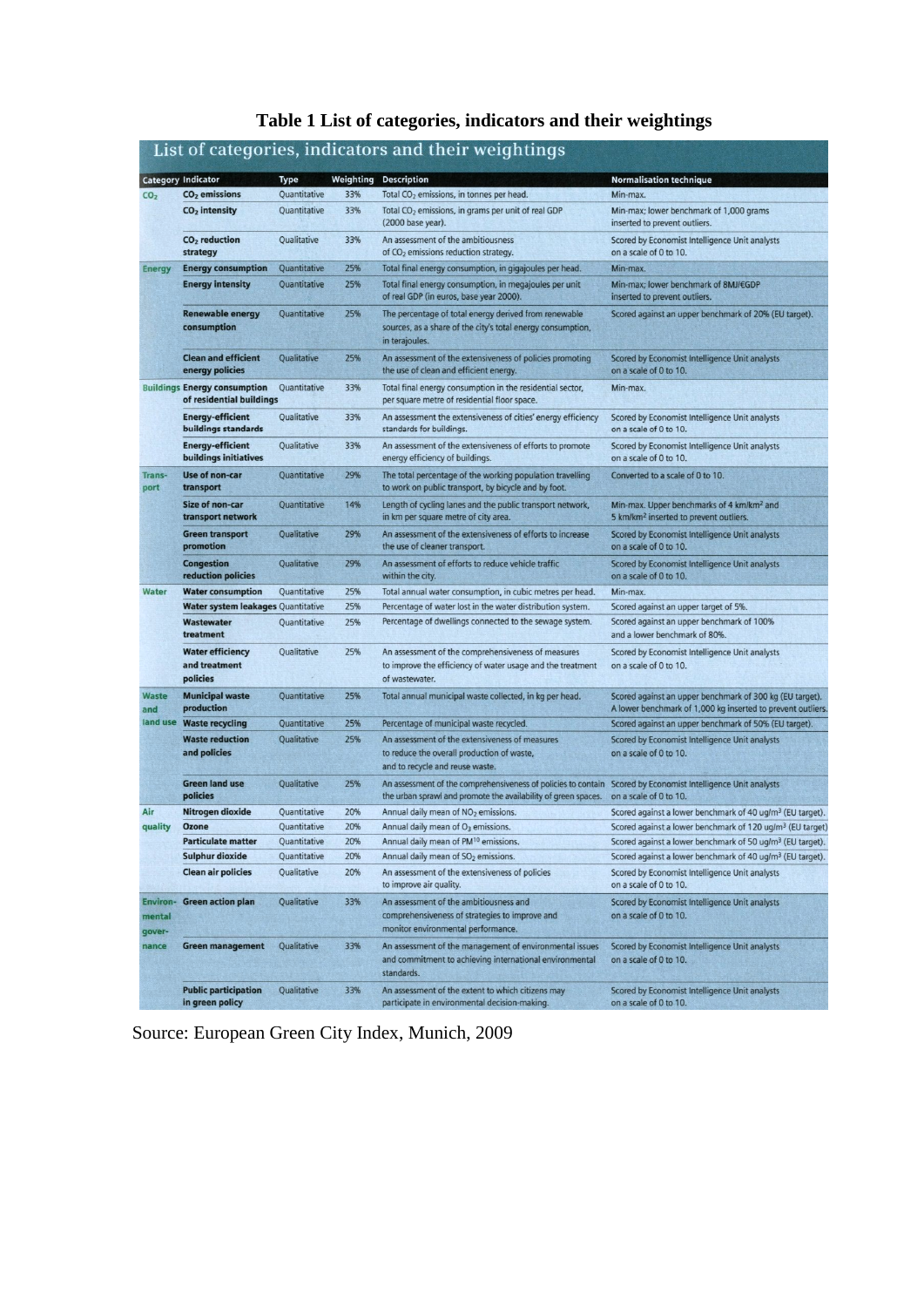#### **Urban small is big**

Finally, let us remember another name from the urban planning history, the name of Jane Jacobs with her revolutionary ideas in American, and consequently European, urban planning. In her book on American cities and their tremendous decay after post-war urban planning failures<sup>7</sup>, she defined the main reasons of that. The immense endeavours of city planners and decision makers to develop and modernize big American cities after the II WW, with enormous financial powers, she put her attention to results. Her idea was that cities are an immense laboratory of trials and errors, failures and successes in city design and building practices. Instead to admire to the grandness of American cities with gigantic highways crossing and cutting them, she payed attention to forgotten small elements of a city. Instead of fascinating motorways she concluded that streets and their sidewalks and the main public spaces are vital organs of a city<sup>8</sup>. If streets look dull the city would look dull, says J. Jacobs. Her statement is generally based on public space (streets, sidewalks, lake quays, squares, parks, playgrounds, etc) and not buildings alone. Deserted streets are unsafe, therefore mixed used streets are recommended. *As greater the range of legitimate interests that city streets and their enterprises can satisfy, as better for the streets and their safety9 .*

The idea is that small in a town can be big (great?) if properly planned and developed, if streets are interesting and continuously alive, and if carefully knitted in a town network (not only the main street!!). *A pool of economic use only where their long, separated parts meet and come together in one stream10.* Other public spaces should be organically connected to the street network thus producing functional identity of different town zones (zonal identity). Land use mixture is indispensable to make ''color'' of a zone and to add to continuity of day/night continuity. Blocks have to be smaller making comfortable life to its residents and better relation to neighbors. Overcrowding can hamper social environment in a block, and possibilities of accessing different conveniences and other diversity should not be the privilege of people in the town center only. Too high or too low density in a block are when they frustrate town diversity instead of abetting it. *The task is to promote city life of city people, housed in concentration both dense enough and diverse enough to offer them a decent chance at developing city life*<sup>11</sup>.

The idea of fostering lively and interesting streets and making the fabric of these streets as continuous a network as possible throughout a district (zone), together with other public spaces connected, open ways to making great and not a big city. It asks for unaverage clues involving comparably very small quantities. New town such as Aspern Seestadt, in close vicinity to large Vienna, must rely on its access to this European cultural center, thus spreading its cultural opportunities. But, making its own identity, Aspern Seestadt should pay attention to the new architecture of its buildings and their regional identity, with some recognizable landmarks among them. Other factors of Aspern Seestadt identity would be its

 $<sup>7</sup>$  Jane Jacobs, The Death and Life of Great American Cities, A Vintage Books, New York, 1961</sup>

<sup>8</sup> J. Jacobs, ibid, pp 29

 $<sup>9</sup>$  J. Jacobs, ibid, pp 41</sup>

 $10$  J. Jacobs, ibid, pp 179<br> $11$  J. Jacobs, ibid, pp 221